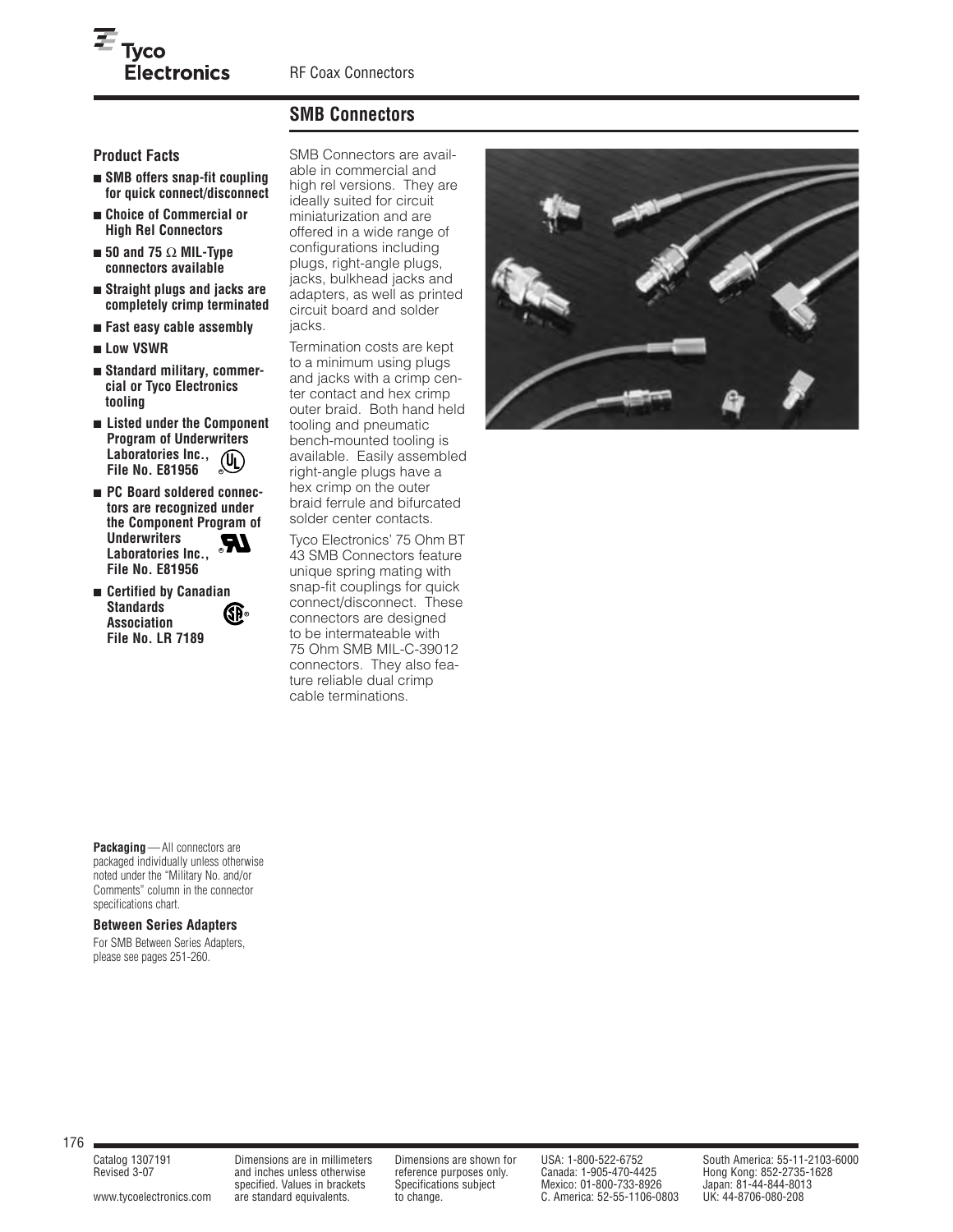## **SMB Connector Specifications**

#### **Electrical Characteristics**

**Electronics** 

 $\overline{\boldsymbol{\Xi}}$  Tyco

**Impedance** — 50 ohms and 75 ohms, nominal **Frequency Range — 0 to 4.0 GHz** 

| <b>TRANSHOW HURRY</b><br>$U\cup T. U \cup I$ |           |                    |
|----------------------------------------------|-----------|--------------------|
| Voltage Rating (VRMS) —                      | Sea Level | <b>70,000 Feet</b> |
| 50 ohm connectors for RG 178/U series cable  | 300       | 75                 |
| 50 ohm connectors for RG 316/U series cable  | 400       | $100 -$            |
| 75 ohm connectors for RG 179/U series cable  | 300       | 75                 |
| 75 ohm connectors for RG 195/U series cable  | 500       | 125                |
|                                              |           |                    |

**Insulations Resistance** — 1000 megohms min.

**Contact Resistance** — (milliohms max.) **After**

|                | Initial | <b>Environment</b> |
|----------------|---------|--------------------|
| Center contact | 60      | 8.0                |
| Outer contact  | 1 0     | 1.5                |
| Braid to body  | 10      | N/A                |
| - -            |         |                    |

**Contact Current Rating** — 1.5 amps DC max.

#### **Voltage Standing Wave Ratio** (VSWR0 —

to 4.0 GHz or 80% of upper cutoff frequency of the cable, whichever is lower.

| Cable           | <b>Mating Engagement</b> |                    |  |  |  |  |
|-----------------|--------------------------|--------------------|--|--|--|--|
|                 | <b>Straight</b>          | <b>Right-Angle</b> |  |  |  |  |
| RG 178/U Series | $1.30 + .04F$            | $1.45 + .06F$      |  |  |  |  |
| RG 316/U Series | $125 + 04F$              | $1.35 + 04F$       |  |  |  |  |

F=GHz, does not apply to 75 ohm connectors.

#### **RF High Potential Withstanding Voltage**

**Frequency** — 5 MHZ

#### **Leakage Current** — N/A

| 50 ohm connectors for RG 178/U series cable  | 675 VRMS         |
|----------------------------------------------|------------------|
| 50 ohm connectors for RG 316/U series cable  | 950 VRMS         |
| 75 ohm connectors for RG 179/U series cable  | 950 VRMS         |
| 75 ohm connectors for RG 195/U series cable  | <b>1225 VRMS</b> |
| <b>RF Leakage</b> — $-55$ dB min. at 2-3 GHz |                  |
| <b>Insertion Loss</b> — .30dB max. at 3 GHz  |                  |

#### **Mechanical Characteristics**

**Engagement Forces** — 14 lbs. [62.3 N] maximum engagement initially. After 500 matings, 14 lbs. [62.3 N] maximum engagement and 2 lbs. [8.8 N] minimum disengagement for all of SMBs.

#### **Cable Attachment** —

**Straight Connectors** — Crimp, both center contact and braid

**Right-Angle Connectors** — Crimp on braid and bifurcated solder center contact

**Durability** — 500 cycles per MIL-C-39012

**Contact Captivation** — When captivated, the contacts will withstand 4.0 lbs. minimum axial force.

**Cable Retention** — When properly assembled to the compatible braided coaxial cable, the retention is equal to the breaking strength of the cable.

**Marking** — Per MIL-STD-130

#### **Environmental Characteristics**

**Temperature Rating** — –65°C to +165°C

**Corrosion (salt spray)** — MIL-STD-202, Method 101, test condition B, 5% salt solution

**Vibration High Frequency** — MIL-STD-202, Method 204, test condition B (15 G's)

**Shock** — MIL-STD-202, Method 213, test condition B, 75 G's at 6 milliseconds, 1/2 sine

**Thermal Shock** — MIL-STD-202, Method 107, test condition B, except high temperature shall be +85°C. High temperature shall be +200°C for connectors using 200°C cables.

**Moisture Resistance** — MIL-STD-202, Method 106, when interface gasket is used. No measurements of high humidity. Insulation resistance shall be 200 megohms minimum within five minutes after removal from humidity.

**Durability Test** — Conducted per MIL-C-39012 Reg. Para. 3.15, Method Para. 4.6.12

#### **Materials**

**Body, Body Components and Male Contacts** — Brass, half hard, per QQ-B-626, Alloy 360, Zinc per QQ-Z-363

**Female Contacts** — Beryllium copper per QQ-C-530, heat treated per MIL-H-7199 **Insulators** — TFE fluorocarbon per ASTM D 1710, Type 1, Grade 1

**Lockwashers** — Phosphor bronze per QQ-B-750

**Crimp Ferrule** — Annealed copper alloy per WW-T-799

**Gaskets** — Silicone rubber per ZZ-R-765, Class 11B, Grade 65-75

## **Plating**

**Center Contacts** — 0.00127 [.000050] min. Gold per MIL-G-452048 Type 1, Grade C, Class 1, over 0.00254 [.000100] min. nickel per QQ-N-290 **Other Metal Parts** — Gold, Nickel or Solder plated to meet the Finish and Corrosion requirements of MIL-C-39012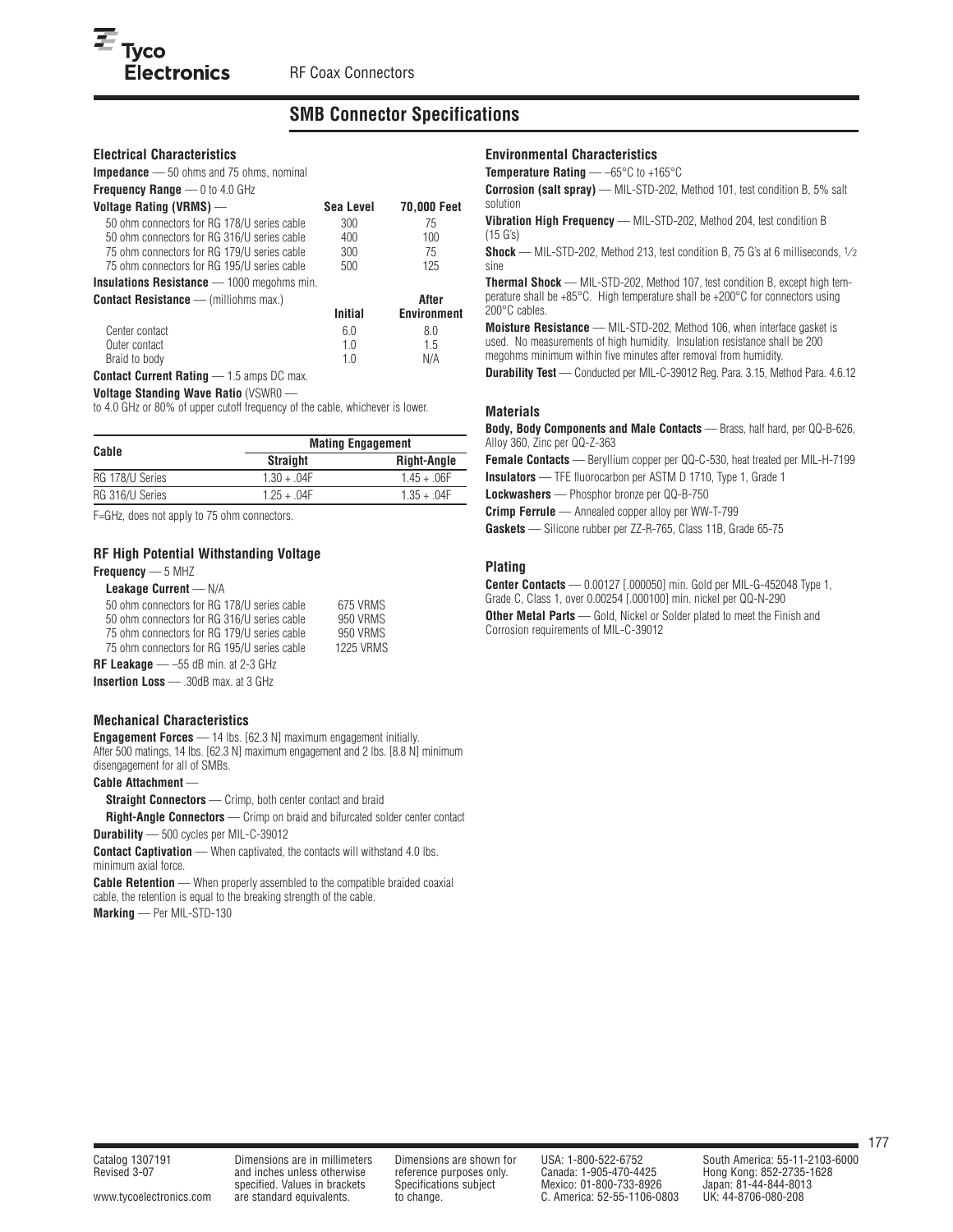# **SMB Connectors, 50 Ohm**

## **Straight Plugs**

<sup>三</sup> Tyco<br>Electronics<br>————————————————————



| <b>RG/U</b><br>Cable          | Center<br>Contact<br>Plating | Outer<br>Contact<br>Plating | Other<br><b>Metal Parts</b><br>Plating | <b>Dielectric</b> | <b>Style</b> | Part<br>No. |
|-------------------------------|------------------------------|-----------------------------|----------------------------------------|-------------------|--------------|-------------|
| 178, 178A, 178B,<br>196. 196A | Gold                         | Gold                        | Nickel                                 | <b>TEFLON</b>     | MIL Type     | 413985-6    |
|                               | Gold                         | Gold                        | Gold                                   | <b>TEFLON</b>     | MIL Type     | 413985-1    |
|                               | Gold                         | Gold                        | Nickel                                 | <b>TEFLON</b>     | MIL Type     | 413985-3    |
| 174.316.<br>188. 188A         | Gold                         | Nickel                      | Nickel                                 | TEFLON            | MIL Type     | 413985-7    |
|                               | Gold                         | Gold                        | Nickel                                 | <b>TEFLON</b>     | Die Cast     | 414946-1    |
|                               | Gold                         | Nickel                      | Nickel                                 | TEFLON            | Die Cast     | 5414946-2   |
| 179, 179A, 179B,              | Gold                         | Gold                        | Nickel                                 | <b>TEFLON</b>     | MIL Type     | 1-413985-1  |
| 161, 187, 187A.               | Gold                         | Gold                        | Nickel                                 | TEFLON            | Die Cast     | 5414946-5   |
| BELDEN 9221                   | Gold                         | Nickel                      | Nickel                                 | TEFLON            | Die Cast     | 5414946-6   |
|                               | Gold                         | Gold                        | Gold                                   | TEFLON            | MIL Type     | 413985-2    |
| RG 316.                       | Gold                         | Gold                        | Nickel                                 | TEFLON            | MIL Type     | 413985-4    |
| 188 Double Braid              | Gold                         | Gold                        | Nickel                                 | TEFLON            | Die Cast     | 5414946-3   |
|                               | Gold                         | Nickel                      | Nickel                                 | <b>TEFLON</b>     | MIL Type     | 413985-8    |

## **Right-Angle Plugs**

## **MIL Type Die Cast**





| RG/U<br>Cable                        | Center<br>Contact<br>Plating | Outer<br>Contact<br>Plating | Other<br><b>Metal Parts</b><br>Plating | <b>Dielectric</b> | <b>Style</b> | Part<br>No. |
|--------------------------------------|------------------------------|-----------------------------|----------------------------------------|-------------------|--------------|-------------|
|                                      | Gold                         | Gold                        | Gold                                   | TEFLON            | MIL Type     | 414002-7    |
| 178, 178A, 178B.<br>196. 196A        | Gold                         | Gold                        | Nickel                                 | <b>TEFLON</b>     | MIL Type     | 414002-8    |
|                                      | Gold                         | Gold                        | Nickel                                 | TEFLON            | Die Cast     | 5414363-8   |
|                                      | Gold                         | Gold                        | Gold                                   | TEFLON            | MIL Type     | 414002-1    |
| 174, 316, 188, 188A                  | Gold                         | Gold                        | Nickel                                 | <b>TEFLON</b>     | MIL Type     | 414002-3    |
| 179, 179A, 179B                      | Gold                         | Nickel                      | Nickel                                 | TEFLON            | MIL Type     | 414002-5    |
| 161, 187, 187A<br><b>BELDEN 9221</b> | Gold                         | Gold                        | Nickel                                 | TEFLON            | Die Cast     | 5414363-3   |
|                                      | Gold                         | Nickel                      | Nickel                                 | <b>TEFLON</b>     | Die Cast     | 5414363-5   |
|                                      | Gold                         | Gold                        | Gold                                   | <b>TEFLON</b>     | MIL Type     | 414002-2    |
| RG 316.<br>188 Double Braid          | Gold                         | Gold                        | Nickel                                 | TEFLON            | MIL Type     | 414002-4    |
|                                      | Gold                         | Gold                        | Nickel                                 | <b>TEFLON</b>     | Die Cast     | 5414363-4   |

BELDEN is a trademark of Belden Wire and Cable Company. TEFLON is a trademark of E.I. Dupont de Nemours and Company.

178

www.tycoelectronics.com are standard equivalents. to change. C. America: 52-55-1106-0803

Note: Part Numbers are RoHS compliant except:  $\blacklozenge$  Indicates non-RoHS compliant.

Revised 3-07 and inches unless otherwise reference purposes only. Canada: 1-905-470-4425 Hong Kong: 852-2735-1628 specified. Values in brackets Specifications subject Mexico: 01-800-733-8926 Japan: 81-44-844-8013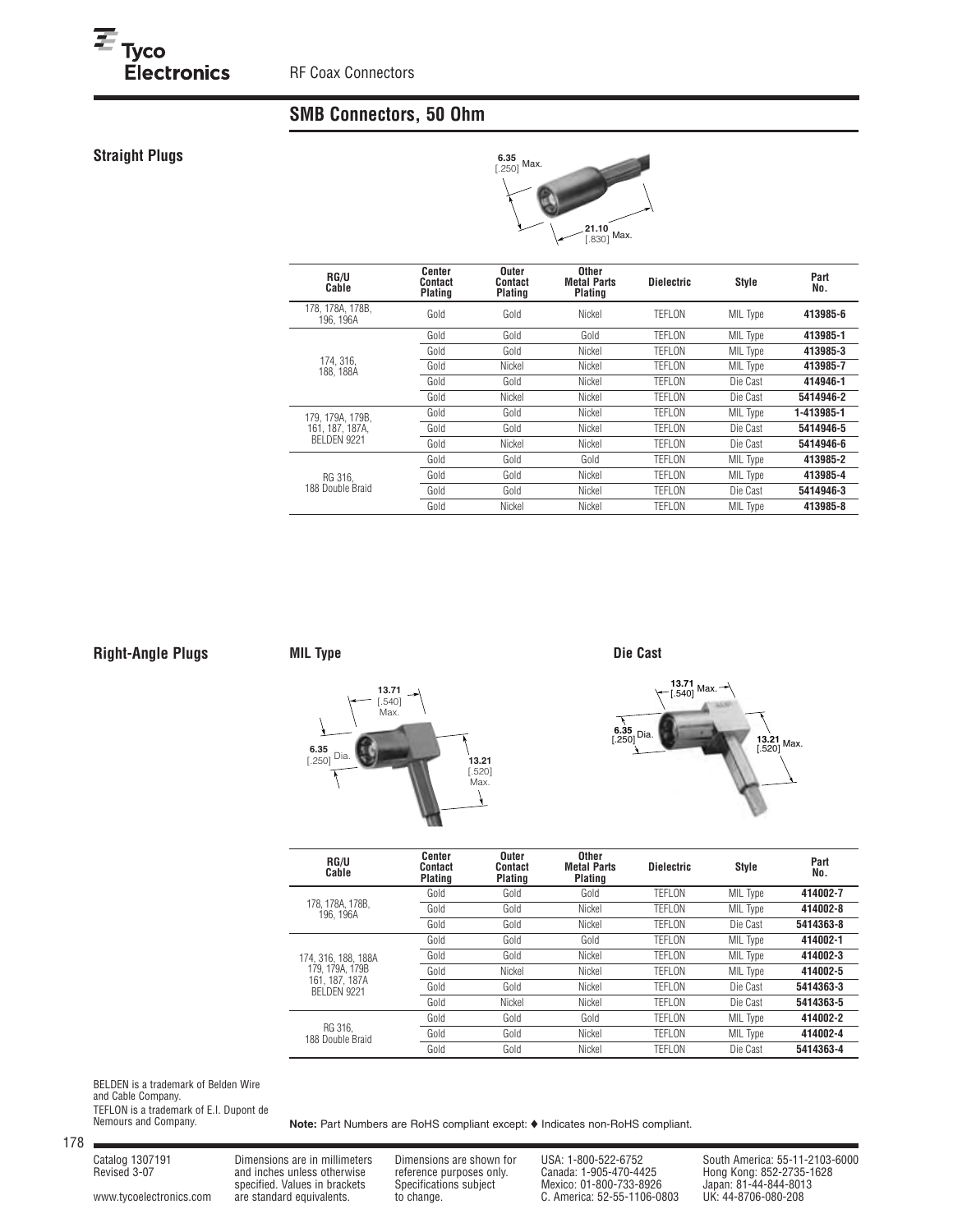# **SMB Connectors, 50 Ohm (Continued)**

**Straight Jacks**



| <b>RG/U</b><br>Cable       | Center<br><b>Contact</b><br>Plating | Body<br><b>Plating</b> | <b>Dielectric</b> | <b>Style</b>    | Jack<br>Part No. |
|----------------------------|-------------------------------------|------------------------|-------------------|-----------------|------------------|
| 178, 178A, 178B, 196, 196A | Gold                                | Nickel                 | TEFLON            | <b>MIL Type</b> | 5414170-2        |
| 174, 316,                  | Gold                                | Nickel                 | TEFLON            | <b>MIL Type</b> | 5414170-1        |
| 188, 188A                  | Gold                                | Nickel                 | TEFLON            | Die Cast        | 414948-1         |
| RD 316, 188 Double Braid   | Gold                                | Nickel                 | TEFLON            | Commercial      | 414948-3         |
|                            |                                     |                        |                   |                 |                  |

## **Bulkhead Jacks**



Maximum Panel Thickness **2.36** [.093] **Recommended Panel Cutout for Bulkhead Jack and Adapter**

## **Bulkhead Jack Adapter**

(Jack-Jack)



| RG/U<br>Cable            | Center<br>Contact<br>Plating | <b>Body</b><br><b>Plating</b> | <b>Dielectric</b> | Style      | <b>Bulkhead</b><br>Jack.<br>Part No. |
|--------------------------|------------------------------|-------------------------------|-------------------|------------|--------------------------------------|
| 174.316.<br>188.188A     | Gold                         | Nickel                        | TEFLON            | Commercial | 5415006-1                            |
|                          | Gold                         | Nickel                        | TEFLON            | Commercial | 5228217-1                            |
| RD 316, 188 Double Braid | Gold                         | Nickel                        | TEFLON            | Commercial | 5415006-2                            |



| Type         | Center<br>Contact<br>Plating | <b>Body</b><br>Plating | <b>Dielectric</b> | <b>Style</b> | Part No. |
|--------------|------------------------------|------------------------|-------------------|--------------|----------|
| Jack-To-Jack | Gold                         | Nickel                 | TEFLON            | MIL Type     | 228553-1 |
|              | Gold                         | Gold                   | TEFLON            | MIL Type     | 228553-2 |

TEFLON is a trademark of E.I. Dupont de Nemours and Company.

Note: Part Numbers are RoHS compliant except:  $\blacklozenge$  Indicates non-RoHS compliant.

Catalog 1307191 Dimensions are in millimeters Dimensions are shown for USA: 1-800-522-6752 South America: 55-11-2103-6000<br>Revised 3-07 and inches unless otherwise reference purposes only. Canada: 1-905-470-4425 Hong Kong: Revised 3-07 and inches unless otherwise reference purposes only. Canada: 1-905-470-4425 Hong Kong: 852-2735-1628 specified. Values in brackets Specifications subject Mexico: 01-800-733-8926 Japan: 81-44-844-8013 www.tycoelectronics.com are standard equivalents. to change. C. America: 52-55-1106-0803 UK: 44-8706-080-208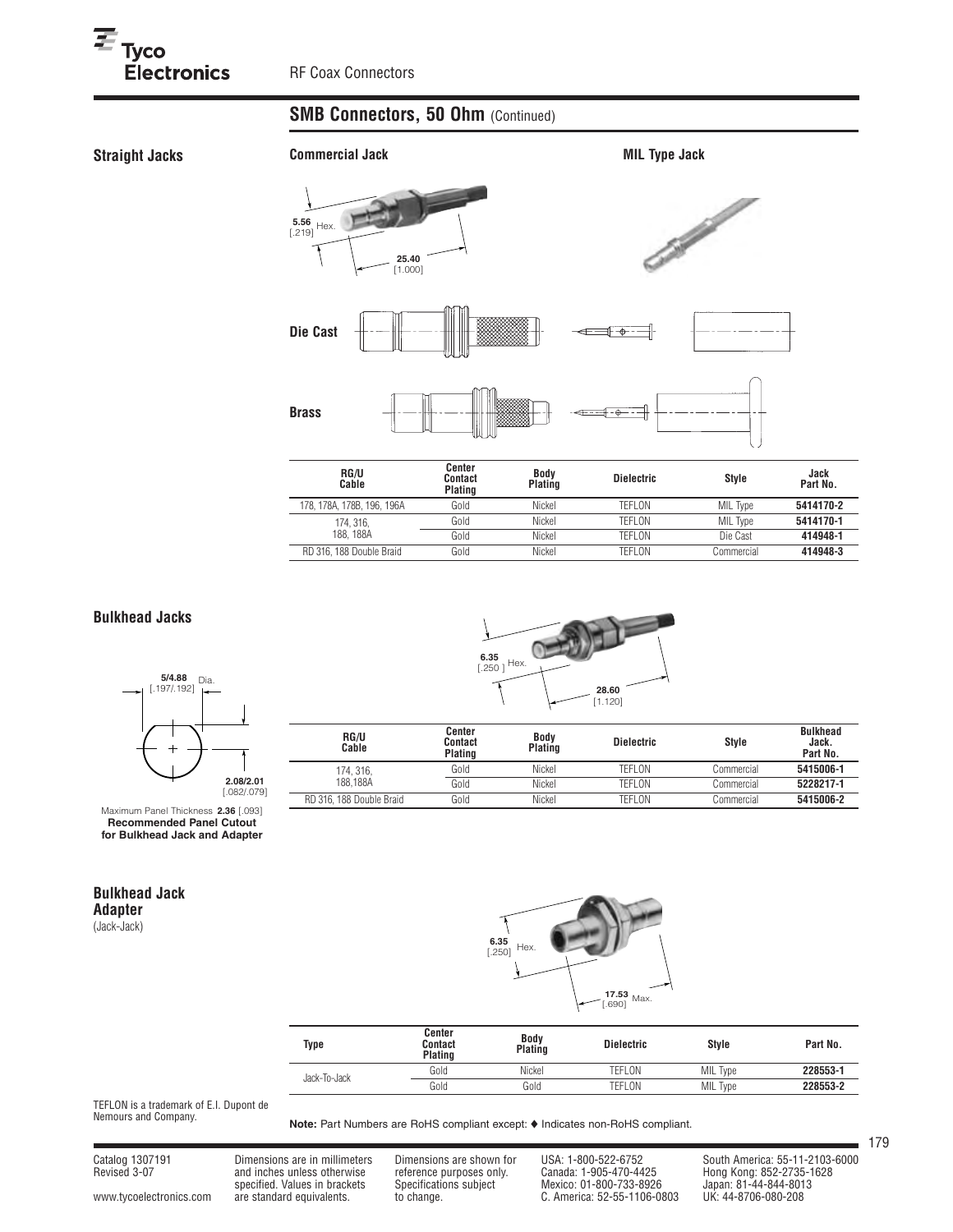RF Coax Connectors

## **SMB Connectors, 50 Ohm (Continued)**

**PC Board Vertical Jacks**





**Recommended PC Board Layout**

#### **Jacks**

| Type | Center<br>Contact<br>Plating | <b>Body</b><br>Plating | Dim.<br>A     | Dim.<br>B                | <b>Dielectric</b> | <b>Style</b>      | Part<br>No. |
|------|------------------------------|------------------------|---------------|--------------------------|-------------------|-------------------|-------------|
|      | Gold                         | Gold                   | 7.62<br>.300  | 3.94<br>.155             | <b>TEFLON</b>     | MIL Type          | 413990-1    |
|      | Gold                         | Nickel                 | 7.62<br>.300  | 3.94<br>.155             | <b>TEFLON</b>     | MIL Type          | 413990-2    |
|      | Gold                         | Nickel                 | 10.16<br>.400 | 2.54<br>.100             | <b>TEFLON</b>     | MIL Type          | 414612-2    |
|      | Gold                         | Tin                    | 3.94<br>.155  | $\frac{8.25}{.325}$ Max. | <b>TEFLON</b>     | Brass,<br>Stamped | 5221111-1   |

#### **PC Board Vertical Plugs**









**Recommended PC Board Layout**

**Plugs**

| Type                                    | Center<br>Contact<br><b>Plating</b> | Body<br><b>Plating</b> | Dim.<br>n   | Dim.        | <b>Dielectric</b> | Recommended<br><b>PC Board</b><br>Lavout | <b>Style</b> | Part<br>No. |
|-----------------------------------------|-------------------------------------|------------------------|-------------|-------------|-------------------|------------------------------------------|--------------|-------------|
| Low Profile (Plug)<br><b>Mated Pair</b> | Gold                                | Nickel                 | 3.94<br>155 | 7.62<br>300 | TEFLON            |                                          | MIL Type     | 415774-1    |

TEFLON is a trademark of E.I. Dupont de Nemours and Company.

Note: Part Numbers are RoHS compliant except:  $\blacklozenge$  Indicates non-RoHS compliant.

www.tycoelectronics.com are standard equivalents. big change. C. America: 52-55-1106-0803

Revised 3-07 and inches unless otherwise reference purposes only. Canada: 1-905-470-4425 Hong Kong: 852-2735-1628 specified. Values in brackets Specifications subject Mexico: 01-800-733-8926 Japan: 81-44-844-8013

Catalog 1307191 Dimensions are in millimeters Dimensions are shown for USA: 1-800-522-6752 South America: 55-11-2103-6000<br>Revised 3-07 and inches unless otherwise reference purposes only. Canada: 1-905-470-4425 Hong Kong: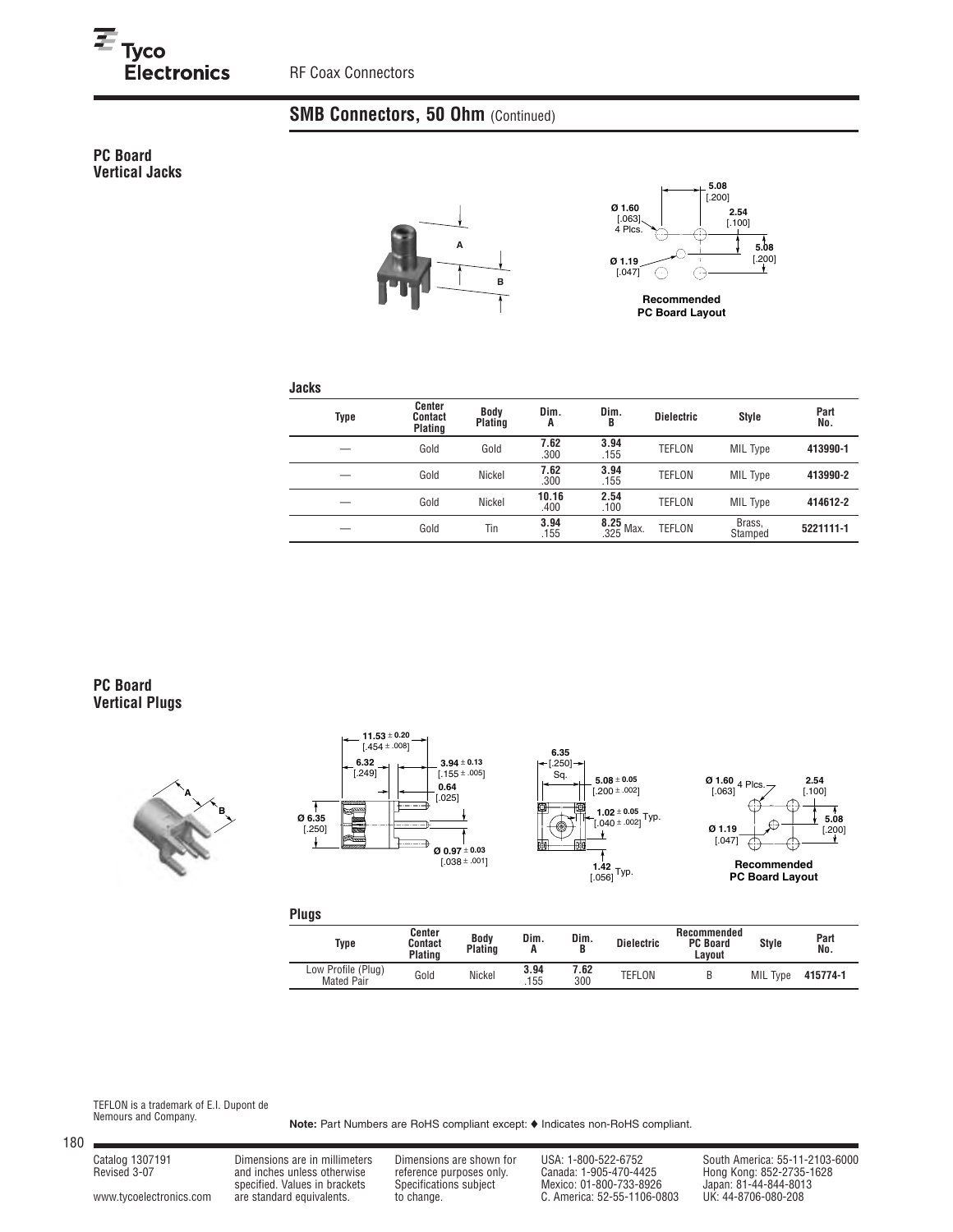# **SMB Connectors, 50 Ohm (Continued)**

## **PC Board, Right-Angle Jacks**



**Jacks**



**Bulkhead Jack**



| <b>Type</b>                  | Center<br><b>Contact</b><br>Plating | Interface<br>Body<br>Plating | PCB<br>Leg<br>Plating | <b>Dielectric</b> | Dim.<br>A    | Dim.<br>B    | <b>Style</b>      | Recommended<br><b>PC Board</b><br>Layout | Part<br>No. |
|------------------------------|-------------------------------------|------------------------------|-----------------------|-------------------|--------------|--------------|-------------------|------------------------------------------|-------------|
| Low Profile                  | Gold                                | Gold                         | Gold                  | <b>TEFLON</b>     | 7.11<br>.280 | 3.94<br>.155 | MIL Type          | A                                        | 413996-2    |
|                              | Gold                                | Nickel                       | Nickel                | TEFLON            | 7.11<br>.280 | 3.94<br>.155 | MIL Type          | Α                                        | 413996-4    |
|                              | Gold                                | Gold                         | Gold                  | TEFLON            | 7.11<br>.280 | 2.79<br>.110 | Die Cast          | A                                        | 415340-1    |
|                              | Gold                                | Gold                         | Gold                  | TEFLON            | 8.76<br>.345 | 2.79<br>.110 | Die Cast          | A                                        | 415672-1    |
|                              | Gold                                | Gold                         | Gold                  | TEFLON            | 8.51<br>.335 | 3.94<br>.155 | MIL Type          | A                                        | 414026-2    |
|                              | Gold                                | Nickel                       | Nickel                | <b>TEFLON</b>     | 8.76<br>.345 | 3.94<br>.155 | MIL Type          | A                                        | 414026-3    |
| With<br><b>Standoff Pads</b> | Gold                                | Nickel                       | Tin-Lead              | <b>TEFLON</b>     | 8.76<br>.345 | 3.94<br>.155 | Die Cast          | A                                        | 5414337-1   |
|                              | Gold                                | Nickel                       | Nickel                | TEFLON            | 8.76<br>.345 | 2.79<br>.110 | Die Cast          | B                                        | 5415379-1*  |
|                              | Gold                                | Nickel                       | Nickel                | TEFLON            | 8.51<br>.335 | 3.94<br>.155 | Die Cast          | A                                        | 415381-1 ♦  |
| <b>Bulkhead</b>              | Gold                                | Gold                         | Gold                  | TEFLON            | 7.67<br>.302 | 2.79<br>.110 | Die Cast          | A                                        | 414963-1    |
| Commercial                   | Gold                                | Nickel                       | Tin                   | Polypropylene     | 9.78<br>.385 | 3.94<br>.155 | Brass,<br>Stamped | C                                        | 5228435-1   |
| <b>Bulkhead</b>              | Gold                                | Gold                         | Gold                  | <b>TEFLON</b>     | 7.67<br>.302 | 2.79<br>.110 | Die Cast          | A                                        | 1274330-1   |

\* 5 leg design

### **PC Board, Right-Angle Plug**





**Plugs**

| <b>Pluys</b>                        |                              |                       |                   |              |             |              |                                          |             |
|-------------------------------------|------------------------------|-----------------------|-------------------|--------------|-------------|--------------|------------------------------------------|-------------|
| Center<br><b>Contact</b><br>Plating | Interface<br>Body<br>Plating | PCB<br>Leg<br>Plating | <b>Dielectric</b> | Dim.<br>A    | Dim.<br>B   | <b>Style</b> | Recommended<br><b>PC Board</b><br>Lavout | Part<br>No. |
| Gold                                | Nickel                       | Nickel                | TEFLON            | 8.76<br>.345 | 2.79<br>110 | Die Cast     |                                          | 415380-1*   |
| Gold                                | Nickel                       | Tin                   | TEFLON            | 8.76<br>.345 | 3.94<br>155 | Die Cast     | A                                        | 5414338-1   |

TEFLON is a trademark of E.I. Dupont de Nemours and Company.

Note: Part Numbers are RoHS compliant except:  $\blacklozenge$  Indicates non-RoHS compliant.

\* 5 leg design

Catalog 1307191 Dimensions are in millimeters Dimensions are shown for USA: 1-800-522-6752 South America: 55-11-2103-6000<br>Revised 3-07 and inches unless otherwise reference purposes only. Canada: 1-905-470-4425 Hong Kong: Revised 3-07 and inches unless otherwise reference purposes only. Canada: 1-905-470-4425 Hong Kong: 852-2735-1628 specified. Values in brackets Specifications subject Mexico: 01-800-733-8926 Japan: 81-44-844-8013 www.tycoelectronics.com are standard equivalents. to change. C. America: 52-55-1106-0803 UK: 44-8706-080-208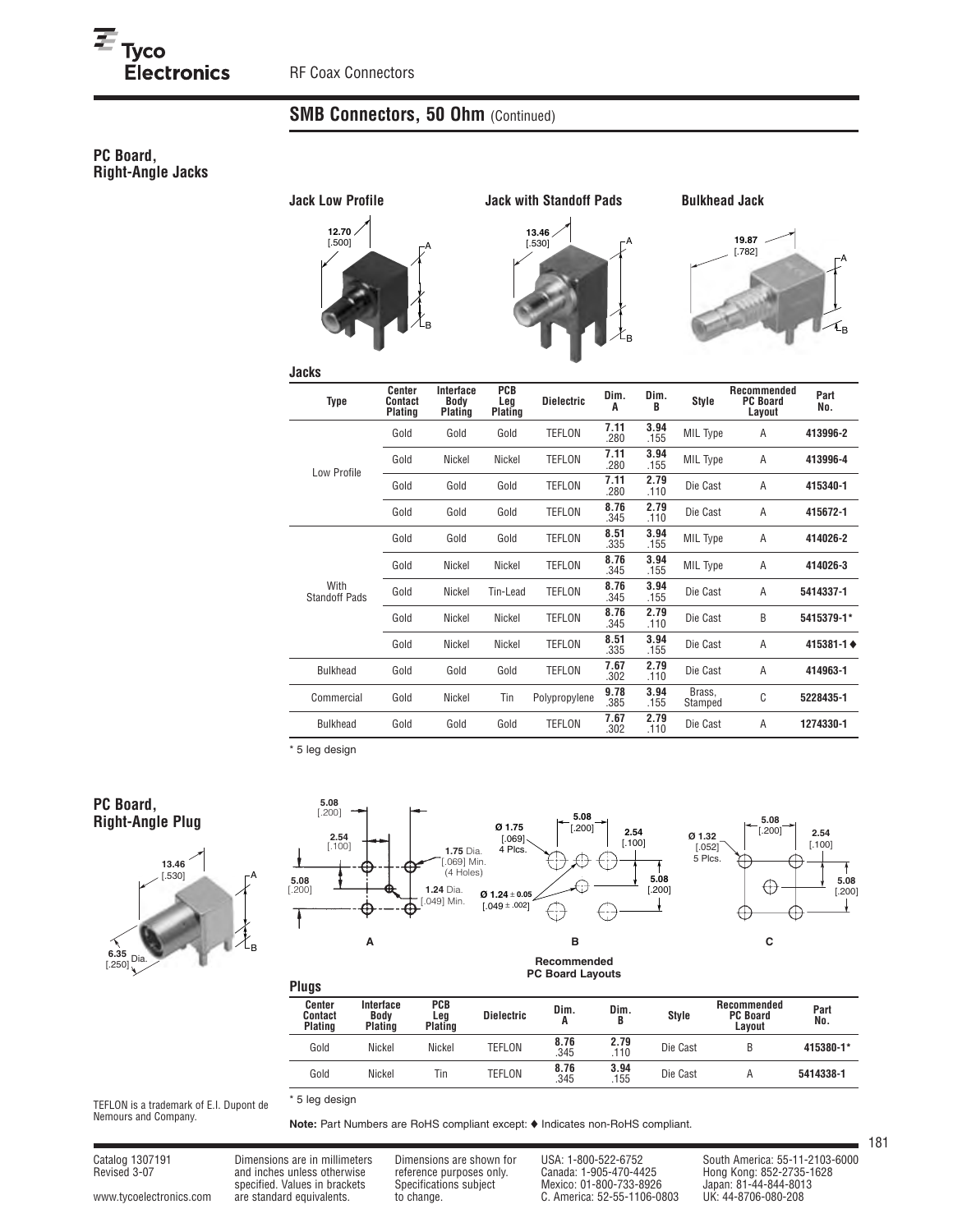# **SMB Connectors, 50 Ohm (Continued)**

**Bulkhead PC Board Jack, Solder Receptacle Kits**



**Kit Includes Lockwasher and Jam Nut**

**Lockwasher and Jam Nut**





**Part No. 415001-2**

**Part No. 414969-2**

**SMB Receptacle Jack**



| <b>Type</b> | Center<br>Contact<br>Plating | <b>Body</b><br>Plating | <b>Dielectric</b> | <b>Style</b>       | Part No. |
|-------------|------------------------------|------------------------|-------------------|--------------------|----------|
| Front Mount | Gold                         | Nickel                 | TEFLON            | MIL<br><b>lype</b> | 414895-1 |

TEFLON is a trademark of E.I. Dupont de Nemours and Company.

Note: Part Numbers are RoHS compliant except:  $\blacklozenge$  Indicates non-RoHS compliant.

182

Revised 3-07 and inches unless otherwise reference purposes only. Canada: 1-905-470-4425 Hong Kong: 852-2735-1628

specified. Values in brackets Specifications subject Mexico: 01-800-733-8926 Japan: 81-44-844-8013 www.tycoelectronics.com are standard equivalents. to change. C. America: 52-55-1106-0803 UK: 44-8706-080-208

Catalog 1307191 Dimensions are in millimeters Dimensions are shown for USA: 1-800-522-6752 South America: 55-11-2103-6000<br>Revised 3-07 and inches unless otherwise reference purposes only. Canada: 1-905-470-4425 Hong Kong:

**6.35** [.250]  $3.71$  $[.146]$ **16.0**  $[.630]$  Max. **Hex.** 



Maximum Panel Thickness **2.36** [.093] **Recommended Panel Cutout**

| Type        | Center<br>Contact<br>Plating | Body<br>Plating | <b>Dielectric</b> | <b>Style</b> | Kit<br>Part<br>No. |
|-------------|------------------------------|-----------------|-------------------|--------------|--------------------|
| Front Mount | Gold                         | Nickel          | TEFLON            | MIL Type     | 228216-1*          |
| Rear Mount  | Gold                         | Nickel          | TEFLON            | MIL Type     | 228215-1*          |

\*includes Jam Nut and Lockwasher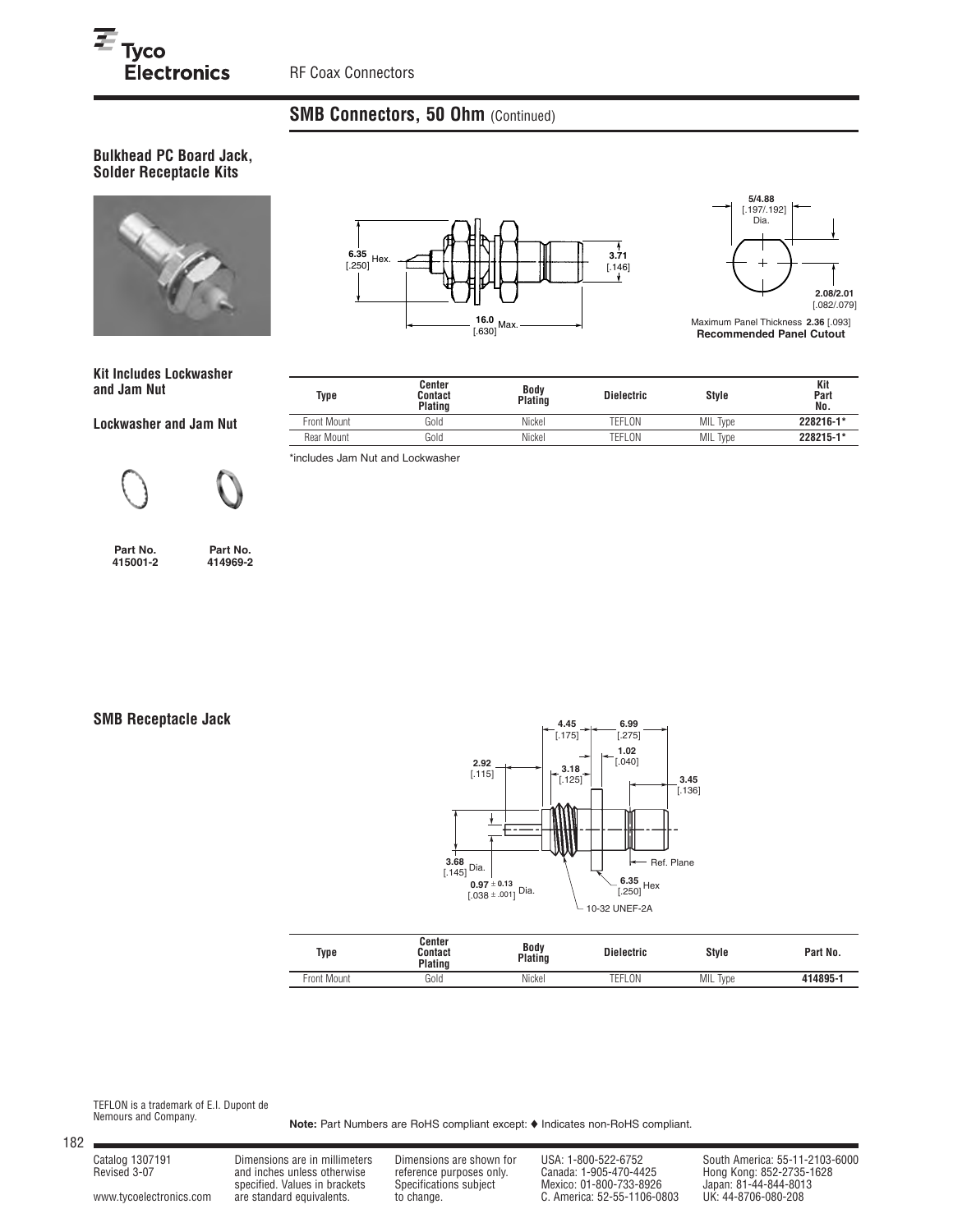# **SMB Connectors, Mini 75 Ohm**

## **Product Facts**

 $\overline{\equiv}_{\mathrm{Tyco}}$ 

■ **Industry standard for miniature 75 ohm SMB**

**Electronics** 

- **SMB offers snap-fit coupling for quick connect/disconnect**
- **Suitable for high density applications**
- **Fast easy cable assembly**
- **Low VSWR**
- **Connectors offer consistent mating and unmating forces**
- **Straight plugs and jacks are completely crimp terminated**
- **Low cost**

Mini 75 ohm SMB connectors are ideally suited for circuit miniaturization in communication, broadband and switching equipment as well as a variety of other applications.

They offer the same low consistent mating/unmating force as Tyco Electronics standard SMB products and therefore, outer contact resistance values are maintained from connector to connector.

Standard military, commercial or Tyco Electronics tooling can be used to terminate these products. Cost effective assembly of the straight plugs is completed with a crimp center contact and hex crimp on the outer braid. Right-angle plugs have a hex crimp on the outer braid ferrule and bifurcated solder center contacts.



#### **Electrical Characteristics**

**Impedance** — 75 ohms **Frequency Range** — 0 to 4.0 GHz **Insulation Resistance** — 1000 megohms **Contact Current Rating** — 1.5 amps DC max.

#### **Mechanical Characteristics**

**Engagement Forces** — Initial—14.0 lbs. [62.3 N] maximum engagement. After 500 matings, 14.0 lbs. [62.3 N] maximum engagement. Durability—500 cycles

#### **Environmental Characteristics**

**Temperature Rating** — -65°C to +165°C

Revised 3-07 and inches unless otherwise reference purposes only. Canada: 1-905-470-4425 Hong Kong: 852-2735-1628 specified. Values in brackets Specifications subject Mexico: 01-800-733-8926 Japan: 81-44-844-801<br>are standard equivalents. b change. (C. America: 52-55-1106-0803 UK: 44-8706-080-208 www.tycoelectronics.com are standard equivalents. to change. C. America: 52-55-1106-0803

Catalog 1307191 Dimensions are in millimeters Dimensions are shown for USA: 1-800-522-6752 South America: 55-11-2103-6000<br>Revised 3-07 and inches unless otherwise reference purposes only. Canada: 1-905-470-4425 Hong Kong: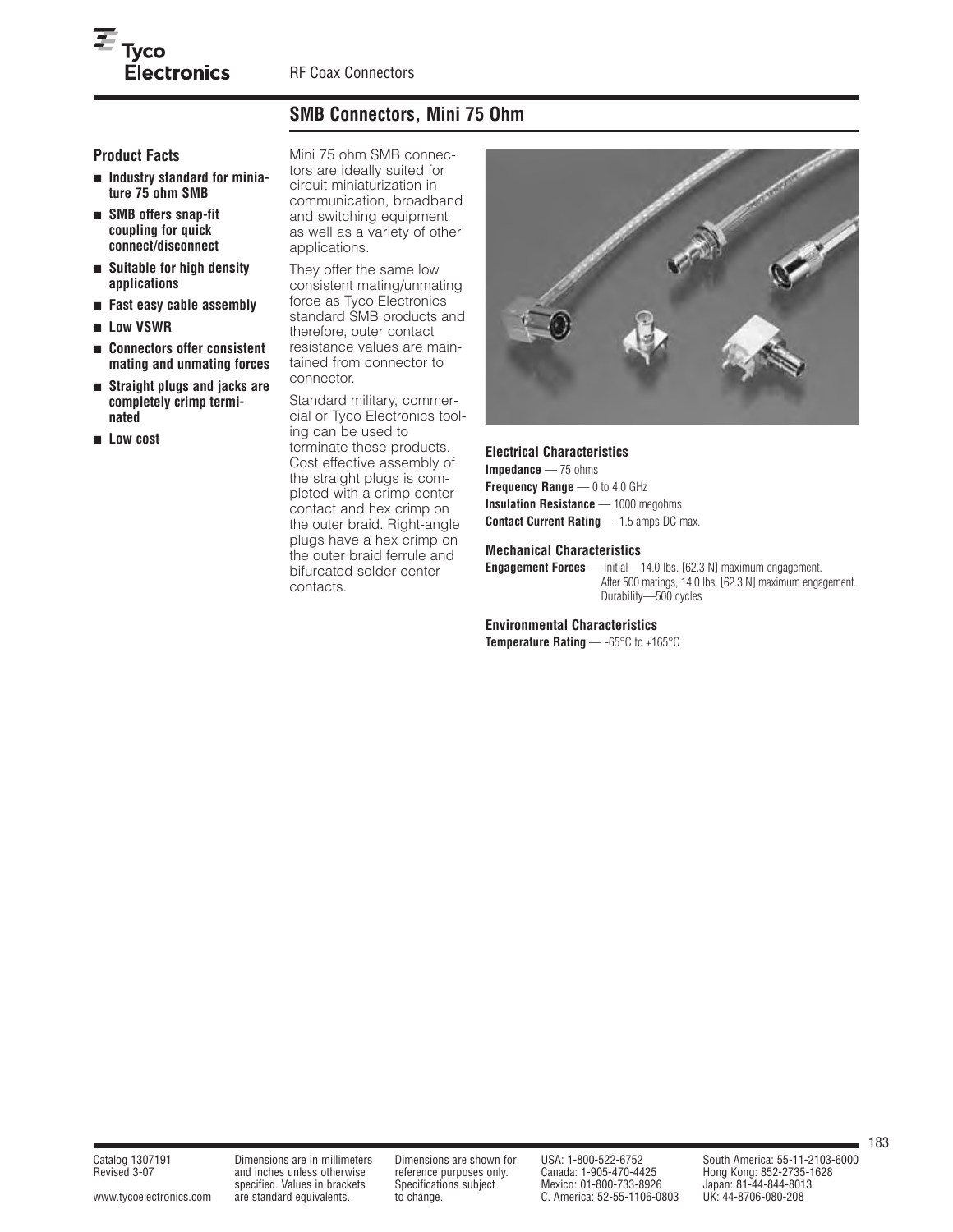# **SMB Connectors, Mini 75 Ohm (Continued)**

## **Straight Plug**



| <b>RG Cable</b> | <b>Center Contact</b><br><b>Plating</b> | <b>Outer Contact</b><br>Plating | <b>Body</b><br><b>Plating</b> | Part No.  |
|-----------------|-----------------------------------------|---------------------------------|-------------------------------|-----------|
| 179.187         | Gold                                    | Gold                            | Nickel                        | 5415487-1 |
| 179.187         | Gold                                    | Nickel                          | Nickel                        | 5415487-2 |
| <b>RD 179</b>   | Gold                                    | Nickel                          | Nickel                        | 5415487-3 |

## **Right-Angle Plug**



| <b>RG Cable</b> | <b>Center Contact</b><br><b>Plating</b> | <b>Outer Contact</b><br>Plating | <b>Body</b><br><b>Plating</b> | Part No.  |
|-----------------|-----------------------------------------|---------------------------------|-------------------------------|-----------|
| 179.187         | Gold                                    | Nickel                          | Nickel                        | 5415484-1 |
| 179.187         | Gold                                    | Gold                            | Nickel                        | 5415484-2 |
| <b>RD 179</b>   | Gold                                    | Gold                            | Nickel                        | 5415484-3 |

#### **Bulkhead Jack**





184

www.tycoelectronics.com are standard equivalents. to change. the change. C. America: 52-55-1106-0803 UK: 44-8706-080-208

Revised 3-07 and inches unless otherwise reference purposes only. Canada: 1-905-470-4425 Hong Kong: 852-2735-1628 specified. Values in brackets Specifications subject Mexico: 01-800-733-8926 Japan: 81-44-844-8013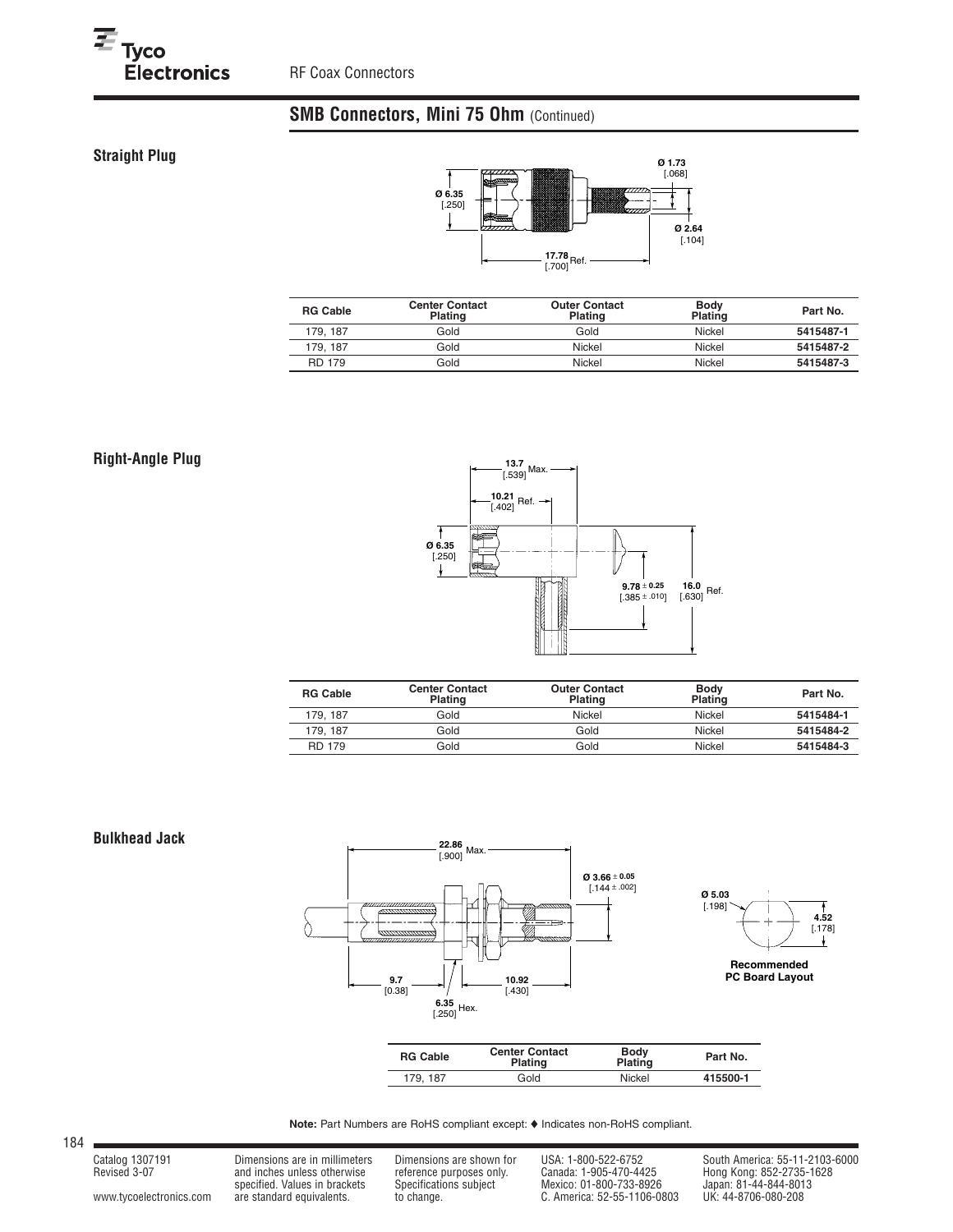## **SMB Connectors, Mini 75 Ohm** (Continued)



www.tycoelectronics.com are standard equivalents. to change. C. America: 52-55-1106-0803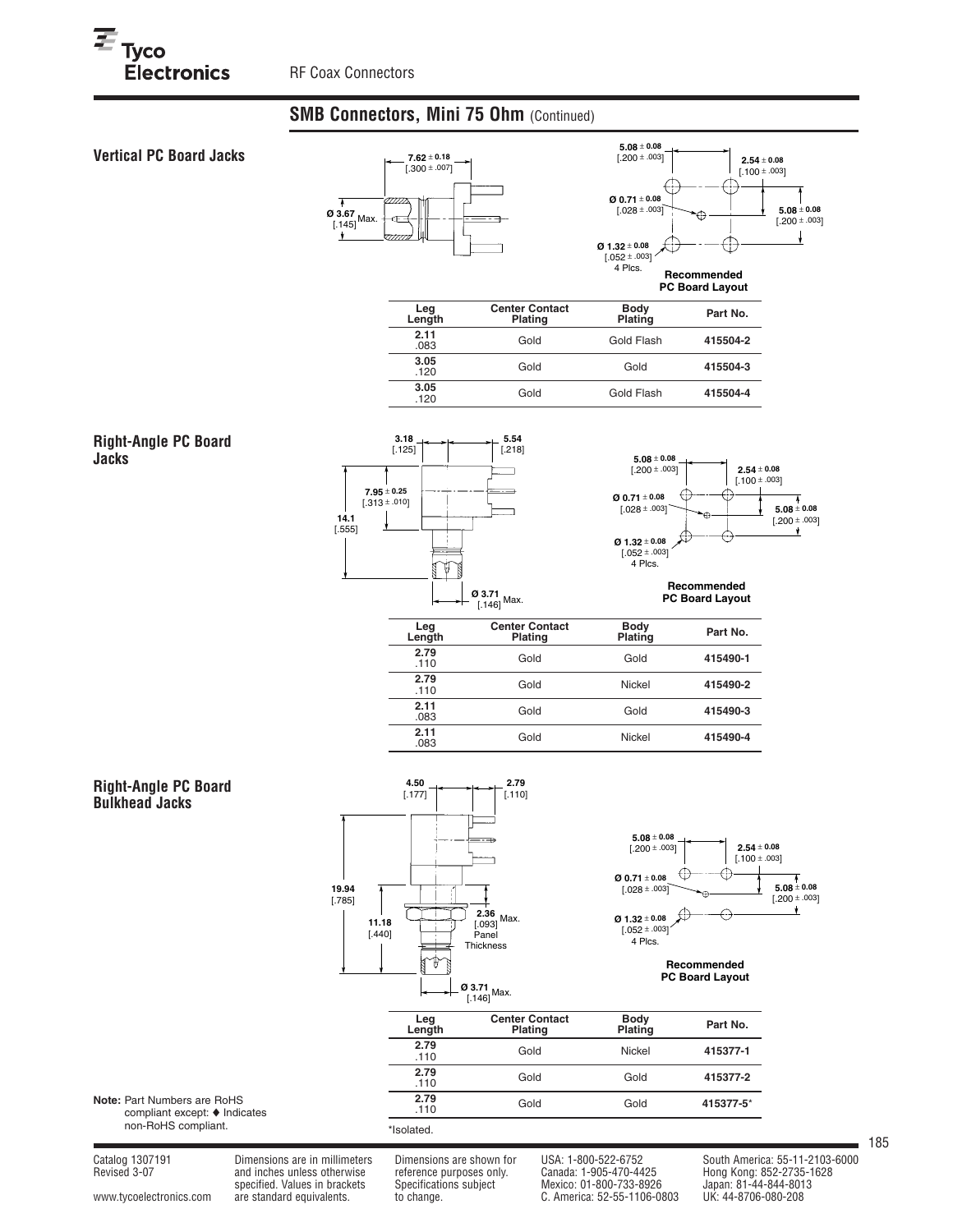# **SMB Connectors, 75 Ohm BT 43 (SMZ)**

**Product Facts**

 $\overline{\equiv}_{\mathrm{Tyco}}$ 

■ **Widely used in data transmission and telecommunication applications**

Electronics

- **BT 43 connector developed from the SMB range and feature snap-on and latching variant**
- **Most BT 43 connectors are available as fully crimped connectors.**
- **BT 43 and 75** Ω **connectors available in solder and crimp versions**



The Tyco Electronics range of 75 ohm SMB (SMZ) connectors are designed to meet the increasing demands of the **Telecommunications** market, and are designed in accordance with BS9210 F0022.

#### **Specifications**

**Max working voltage (dc)** — 500 V **Max proof voltage (dc)** — 1.5 kV **Contact resistance (inner)** — 5 milliohm **Contact resistance (outer)** — 1 milliohm **Bodies and other parts** — Brass

#### **Female center contacts** — Copper Alloy **Male center contacts** — Copper Alloy **Outer contacts** — BeCu **Plating** — Contacts and critical surfaces — Gold Other parts — Nickel

**Insulators** — P.T.F.E.

186

and inches unless otherwise reference purposes only.<br>
specified. Values in brackets Specifications subject www.tycoelectronics.com are standard equivalents. to change. C. America: 52-55-1106-0803

and inches unless otherwise<br>specified. Values in brackets Specifications subject Mexico: 01-800-733-8926 Japan: 81-44-844-8013<br>are standard equivalents. to change. C. America: 52-55-1106-0803 UK: 44-8706-080-208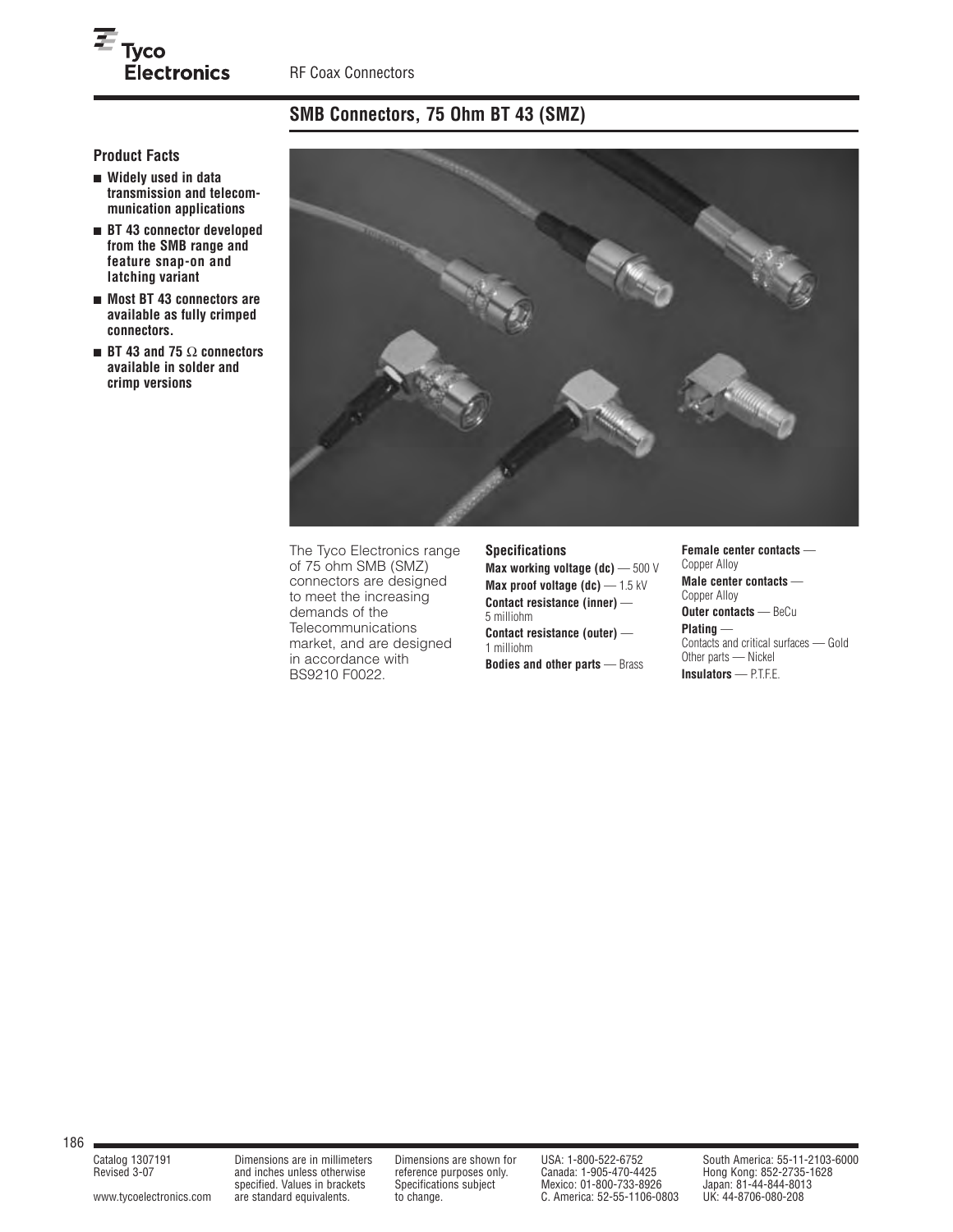**Straight Plugs, Snap-On** 

 $E_{\text{Tyco}}$ <br>Electronics



|       |       | Part No.                  |                     |
|-------|-------|---------------------------|---------------------|
| Inner | Outer |                           |                     |
| Crimp | Crimp | Selective Gold            | 1311097-1           |
| Crimp | Crimp | Selective Gold            | 1311098-1           |
|       |       | <b>Termination Method</b> | <b>Body Plating</b> |

**Straight Plugs, Latching, Crimp/Crimp**



| <b>Cable Type</b>                   | <b>Body Plating</b> | Part No   |
|-------------------------------------|---------------------|-----------|
| <b>RG 179B/U</b>                    | Selective Gold      | 1311099-1 |
| BT2003                              | Selective Gold      | 1311100-1 |
| BT2002                              | Selective Gold      | 1311101-1 |
| BT2001                              | Selective Gold      | 1311696-1 |
| BT3002, TZC75024                    | Selective Gold      | 1311102-1 |
| <b>RG 59B/U,</b><br>RG 140/U, URM90 | Selective Gold      | 1313507-1 |

Note: Part Numbers are RoHS compliant except:  $\blacklozenge$  Indicates non-RoHS compliant.

Catalog 1307191 Dimensions are in millimeters Dimensions are shown for USA: 1-800-522-6752 South America: 55-11-2103-6000<br>Revised 3-07 and inches unless otherwise reference purposes only. Canada: 1-905-470-4425 Hong Kong: Revised 3-07 and inches unless otherwise reference purposes only. Canada: 1-905-470-4425 Hong Kong: 852-2735-1628 specified. Values in brackets Specifications subject Mexico: 01-800-733-8926 Japan: 81-44-844-8013 www.tycoelectronics.com are standard equivalents. to change. C. America: 52-55-1106-0803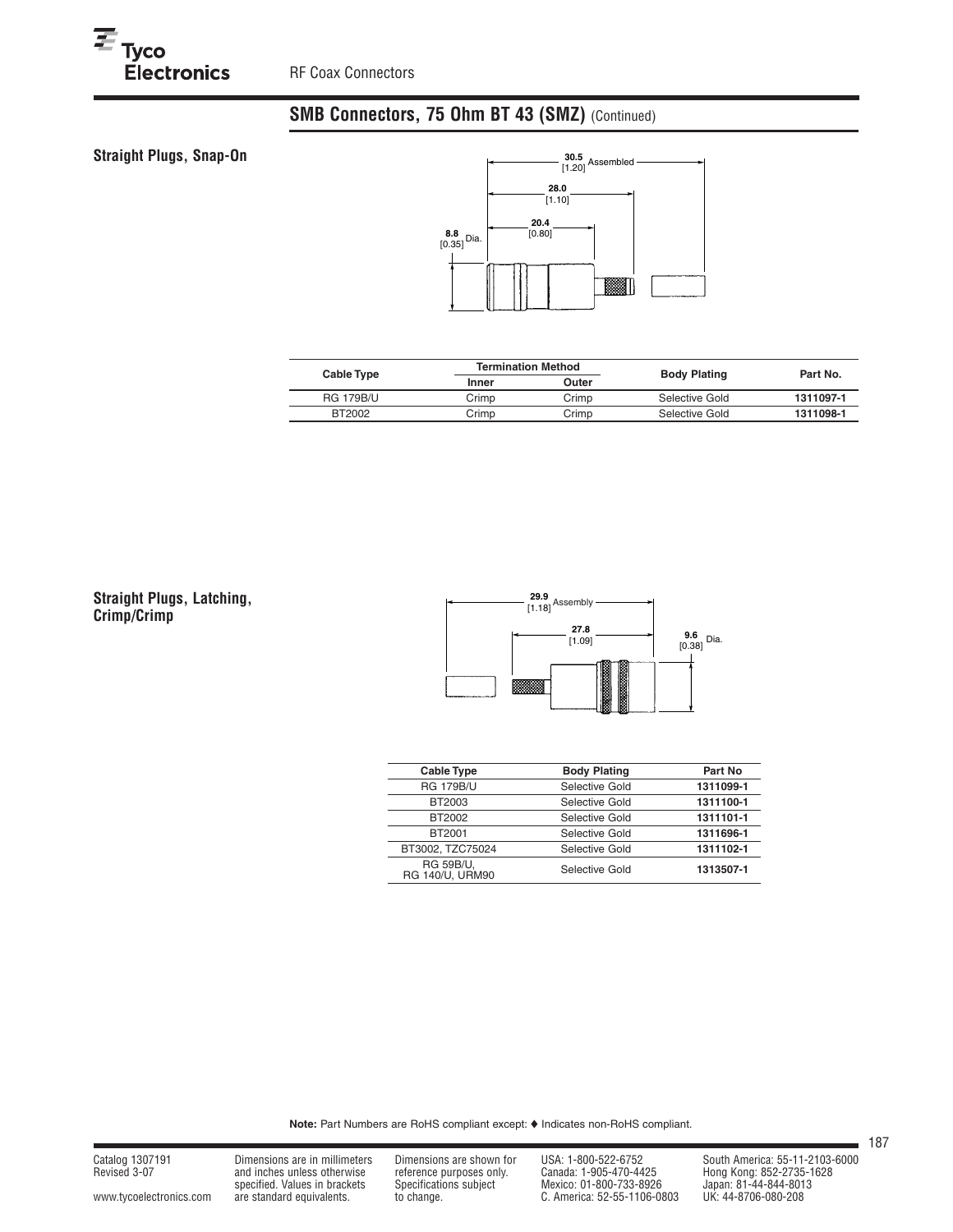

 $E_{\text{Tyco}}$ <br>Electronics



| Cable Type       | <b>Body Plating</b> | Part No   |
|------------------|---------------------|-----------|
| <b>RG 179B/U</b> | Selective Gold      | 1311103-1 |
| BT3002, TZC75024 | Selective Gold      | 1311104-1 |

**Right-Angle Socket, Latching, Solder/Crimp**



| Cable Type         | <b>Body Plating</b> | Part No   |
|--------------------|---------------------|-----------|
| <b>RG 179B/U</b>   | Selective Gold      | 1311106-1 |
| BT2003             | Selective Gold      | 1311698-1 |
| BT3002, TZC75024   | Selective Gold      | 1311111-1 |
| RG 59B/U, RG 140/U | Selective Gold      | 1313508-1 |

#### **Straight Free Plug, Crimp/Crimp**



Note: Part Numbers are RoHS compliant except:  $\blacklozenge$  Indicates non-RoHS compliant.

188

www.tycoelectronics.com are standard equivalents. to change. C. America: 52-55-1106-0803 UK: 44-8706-080-208

Revised 3-07 and inches unless otherwise reference purposes only. Canada: 1-905-470-4425 Hong Kong: 852-2735-1628 specified. Values in brackets Specifications subject Mexico: 01-800-733-8926 Japan: 81-44-844-8013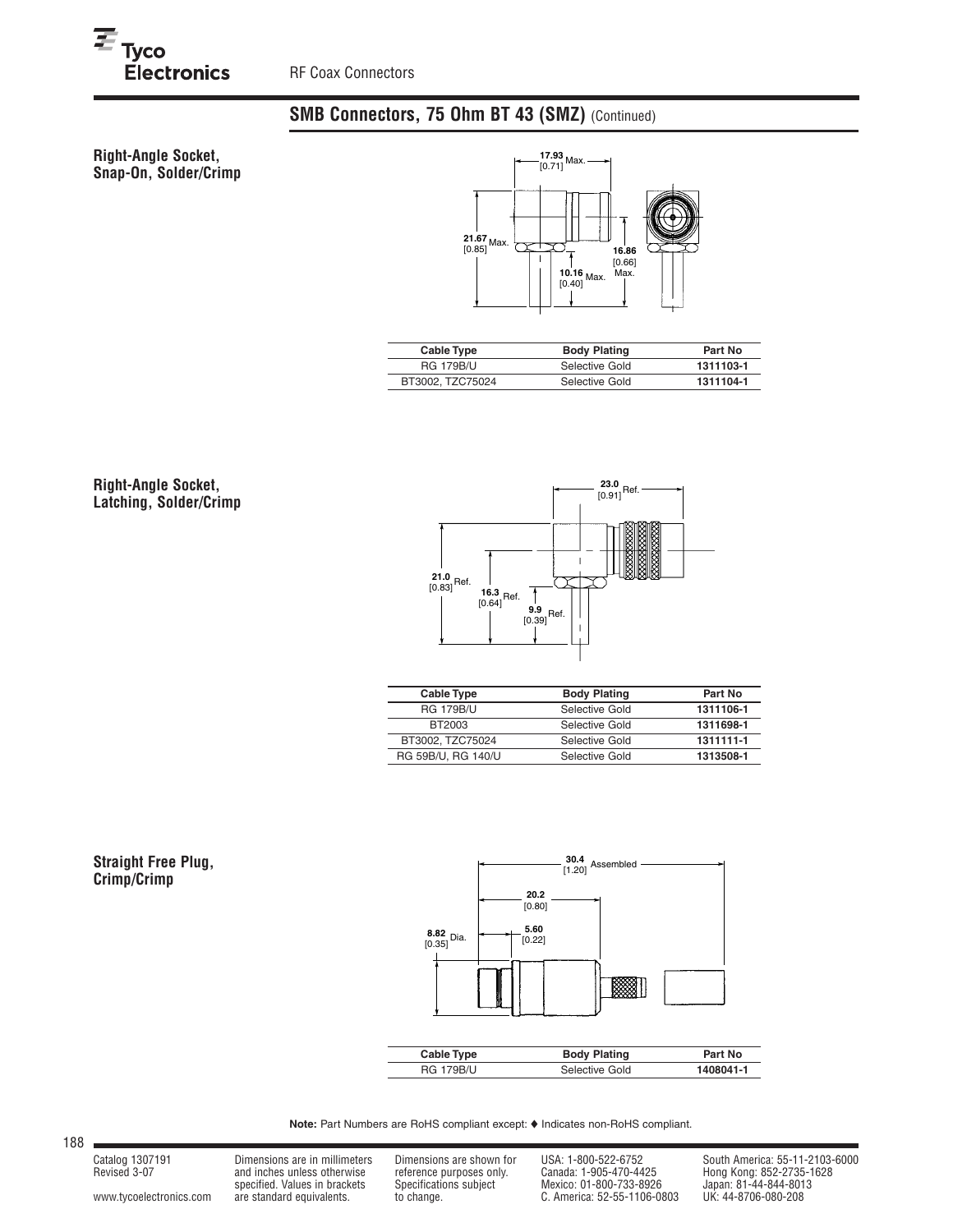$E_{\text{Tyco}}$ <br>Electronics



**Mounting Detail**

**7.5** [0.30]

T

| <b>Cable Type</b>          | <b>Termination Method</b> |       | <b>Body Plating</b> | Part No.  |  |
|----------------------------|---------------------------|-------|---------------------|-----------|--|
|                            | Inner                     | Outer |                     |           |  |
| <b>RG 179B/U</b>           | Crimp                     | Crimp | Selective Gold      | 1311120-1 |  |
| BT500B, BT2003.<br>BT2003A | Crimp                     | Crimp | Selective Gold      | 1311701-1 |  |
| BT3002, TZC75024           | Crimp                     | Crimp | Selective Gold      | 1311122-1 |  |



| Cable Type                          | <b>Termination Method</b> |       | <b>Body Plating</b> | Part No.  |  |
|-------------------------------------|---------------------------|-------|---------------------|-----------|--|
|                                     | Inner                     | Outer |                     |           |  |
| 3M: 043, 031C,<br>CS4456, Gore: GCX | Crimp                     | Crimp | Selective Gold      | 1313511-1 |  |

#### **Right-Angle Bulkhead Plug, Solder/Crimp**



Note: Part Numbers are RoHS compliant except:  $\blacklozenge$  Indicates non-RoHS compliant.

Catalog 1307191 Dimensions are in millimeters Dimensions are shown for USA: 1-800-522-6752 South America: 55-11-2103-6000<br>Revised 3-07 and inches unless otherwise reference purposes only. Canada: 1-905-470-4425 Hong Kong: Revised 3-07 and inches unless otherwise reference purposes only. Canada: 1-905-470-4425 Hong Kong: 852-2735-1628 specified. Values in brackets Specifications subject Mexico: 01-800-733-8926 Japan: 81-44-844-8013 www.tycoelectronics.com are standard equivalents. to change. C. America: 52-55-1106-0803 UK: 44-8706-080-208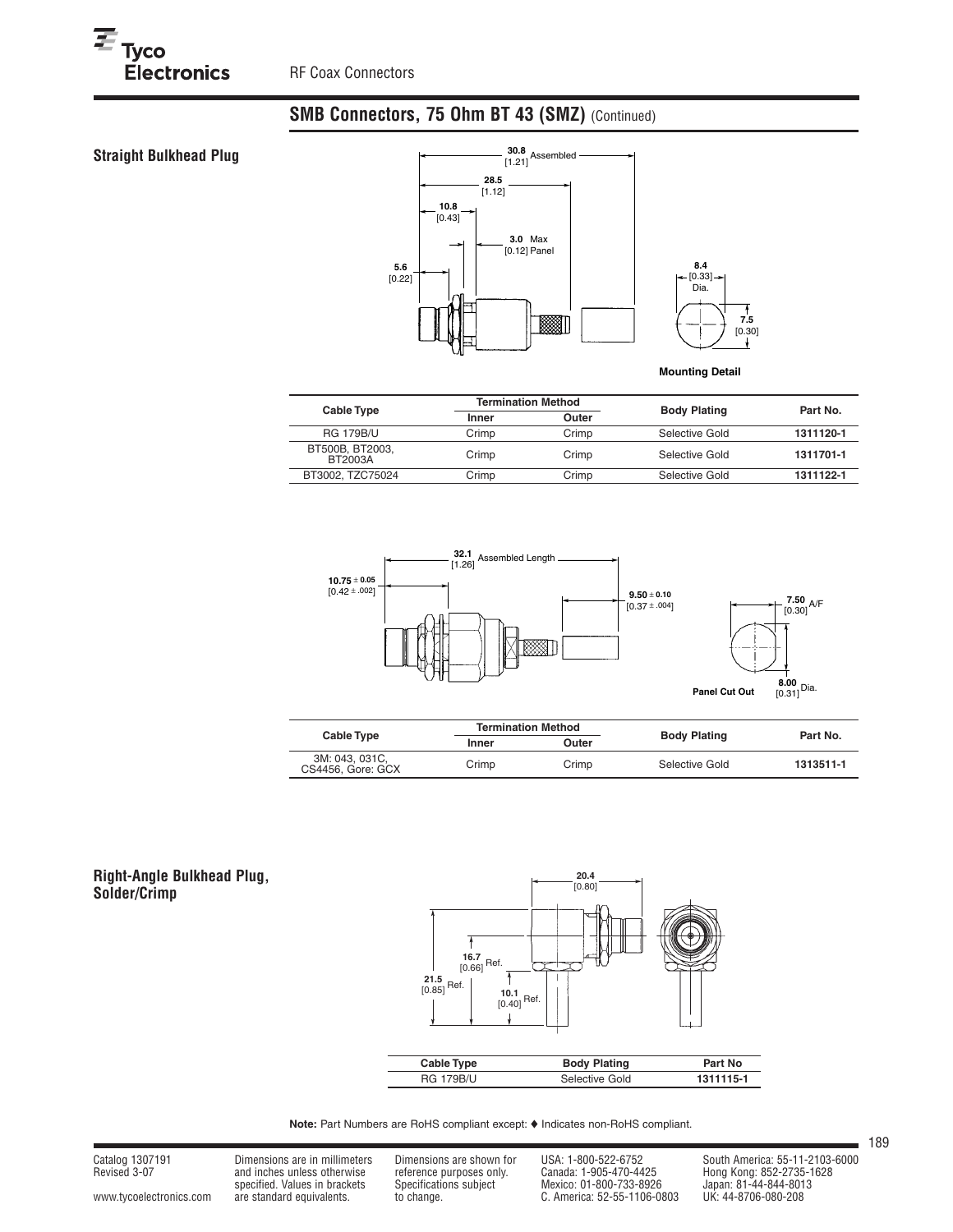

<sup>三</sup><br>Tyco<br>Llectronics



| <b>Cable Type</b>                   | <b>Body Plating</b> | Part No   |
|-------------------------------------|---------------------|-----------|
| <b>RG 179B/U</b>                    | Selective Gold      | 1327083-1 |
| BT2003                              | Selective Gold      | 1311117-1 |
| BT2002                              | Selective Gold      | 1311700-1 |
| B <sub>2001</sub>                   | Selective Gold      | 1313883-1 |
| BT3002, TZC75024                    | Selective Gold      | 1311118-1 |
| RG 59B/U, RG 140/U,<br><b>URM90</b> | Selective Gold      | 1313887-1 |

### **DDF Plug, Crimp/Crimp**



| Cable Type                                                                 | Body Plating   | Part No   |
|----------------------------------------------------------------------------|----------------|-----------|
| RD179, 124431 (Filotex),<br>1366 (Orebro), K02253D-1,<br>K02253-2 (Shuner) | Selective Gold | 1314422-1 |

## **PC Board Plug 43/1D**





## **PC Board Plug 43/1E**



**Mounting Detail**

| <b>Body Plating</b> | Part No.  |  |  |  |  |
|---------------------|-----------|--|--|--|--|
| Selective Gold      | 1314103-1 |  |  |  |  |

## **Right-Angle PC Board Plug** 22.14



 $\overline{a}$ 

#### **Part No. 1314102-1**

Note: Part Numbers are RoHS compliant except:  $\blacklozenge$  Indicates non-RoHS compliant.

190

**Body Plating Part No.**<br>Selective Gold 1311125-1

**Selective Gold** 

Revised 3-07 and inches unless otherwise reference purposes only. Canada: 1-905-470-4425 Hong Kong: 852-2735-1628 specified. Values in brackets Specifications subject Mexico: 01-800-733-8926 Japan: 81-44-844-8013 www.tycoelectronics.com are standard equivalents. to change. C. America: 52-55-1106-0803 UK: 44-8706-080-208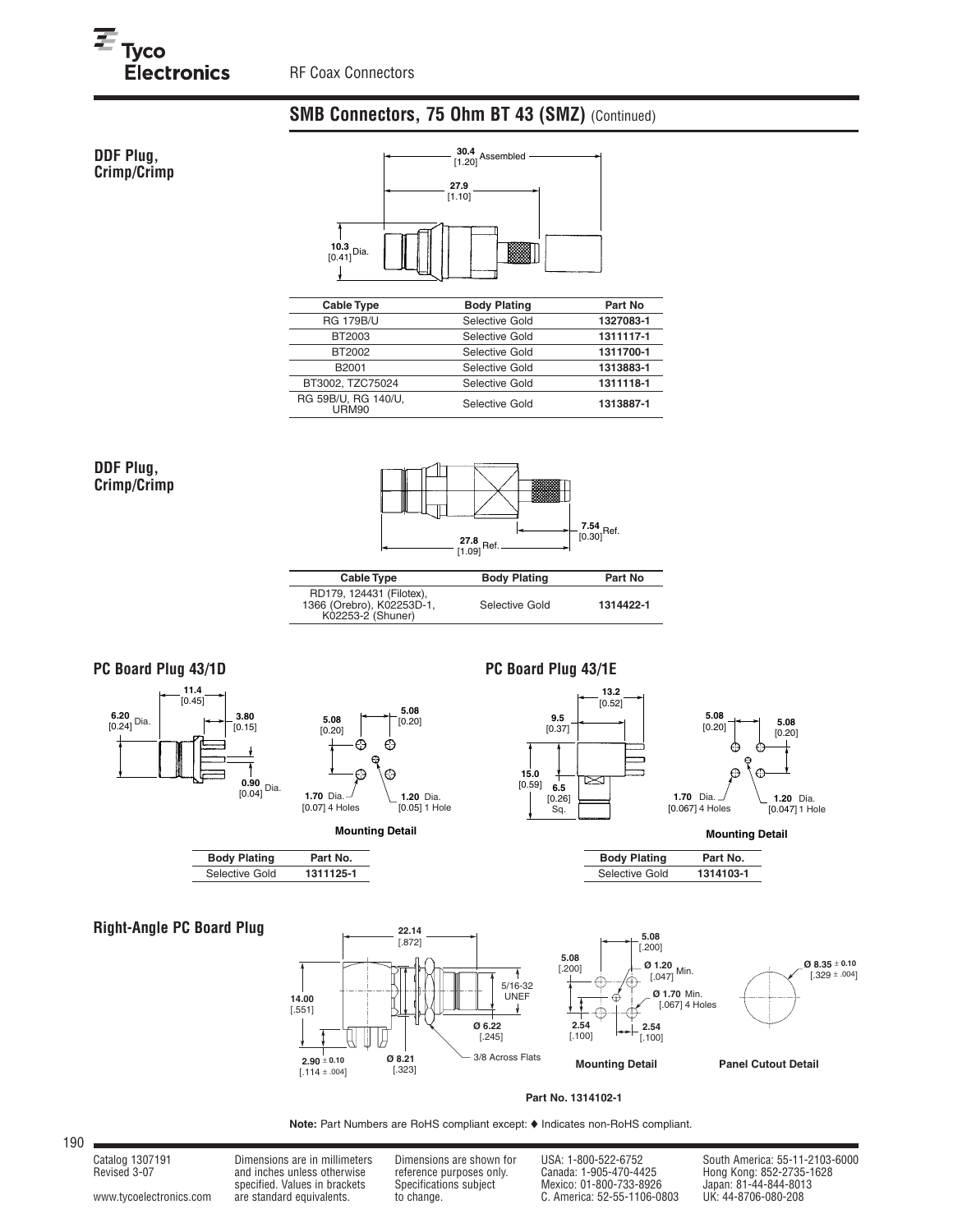## **Straight Adapter Plug-Plug 17.0**<br> **Plug-Plug 17.0**







**Mounting Detail**

**Part No. 1313364-1 Part No. 1311127-1**

| <b>Body Plating</b> | Part No.  |
|---------------------|-----------|
| Selective Gold      | 1313364-1 |

Selective Gold **1311127-1**



| <b>Body Plating</b>      | Part No.    |  |  |  |  |
|--------------------------|-------------|--|--|--|--|
| <b>Selective Plating</b> | 6-1311703-1 |  |  |  |  |



Note: Part Numbers are RoHS compliant except:  $\blacklozenge$  Indicates non-RoHS compliant.

Catalog 1307191 Dimensions are in millimeters Dimensions are shown for USA: 1-800-522-6752 South America: 55-11-2103-6000<br>Revised 3-07 and inches unless otherwise reference purposes only. Canada: 1-905-470-4425 Hong Kong:

Revised 3-07 and inches unless otherwise reference purposes only. Canada: 1-905-470-4425 Hong Kong: 852-2735-1628 specified. Values in brackets Specifications subject Mexico: 01-800-733-8926 Japan: 81-44-844-8013 www.tycoelectronics.com are standard equivalents. to change. C. America: 52-55-1106-0803 UK: 44-8706-080-208